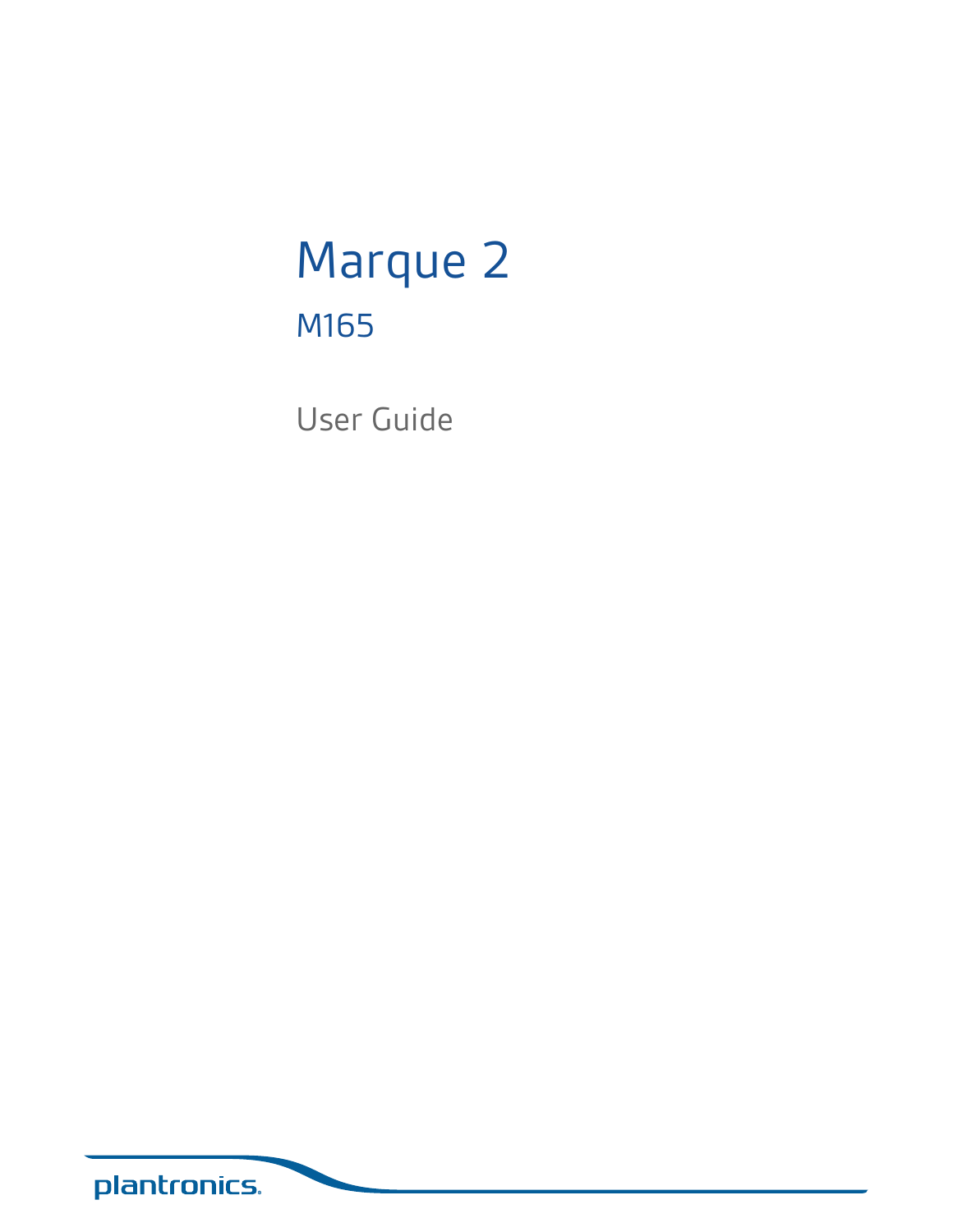### **Contents**

[What's in the Box](#page-2-0) **3** [Headset Overview](#page-3-0) **4** [Pairing](#page-4-0) **5** [Pair First Time](#page-4-0) **5** [Pair Another Phone](#page-4-0) **5** [Charge](#page-5-0) **6** [Fit](#page-6-0) **7** [Adjust the Fit](#page-6-0) **7** [The Basics](#page-7-0) **8** [Make/Take/End Calls](#page-7-0) **8** [Mute](#page-7-0) **8** [Adjust the Volume](#page-7-0) **8** [Stream Audio](#page-7-0) **8** [More Features](#page-8-0) **9** [Save Power](#page-8-0) **9** [Decipher the Lights](#page-8-0) **9** [Hear it Whisper](#page-8-0) **9** [Disable Voice Commands](#page-8-0) **9** [Technical Specifications](#page-9-0) **10**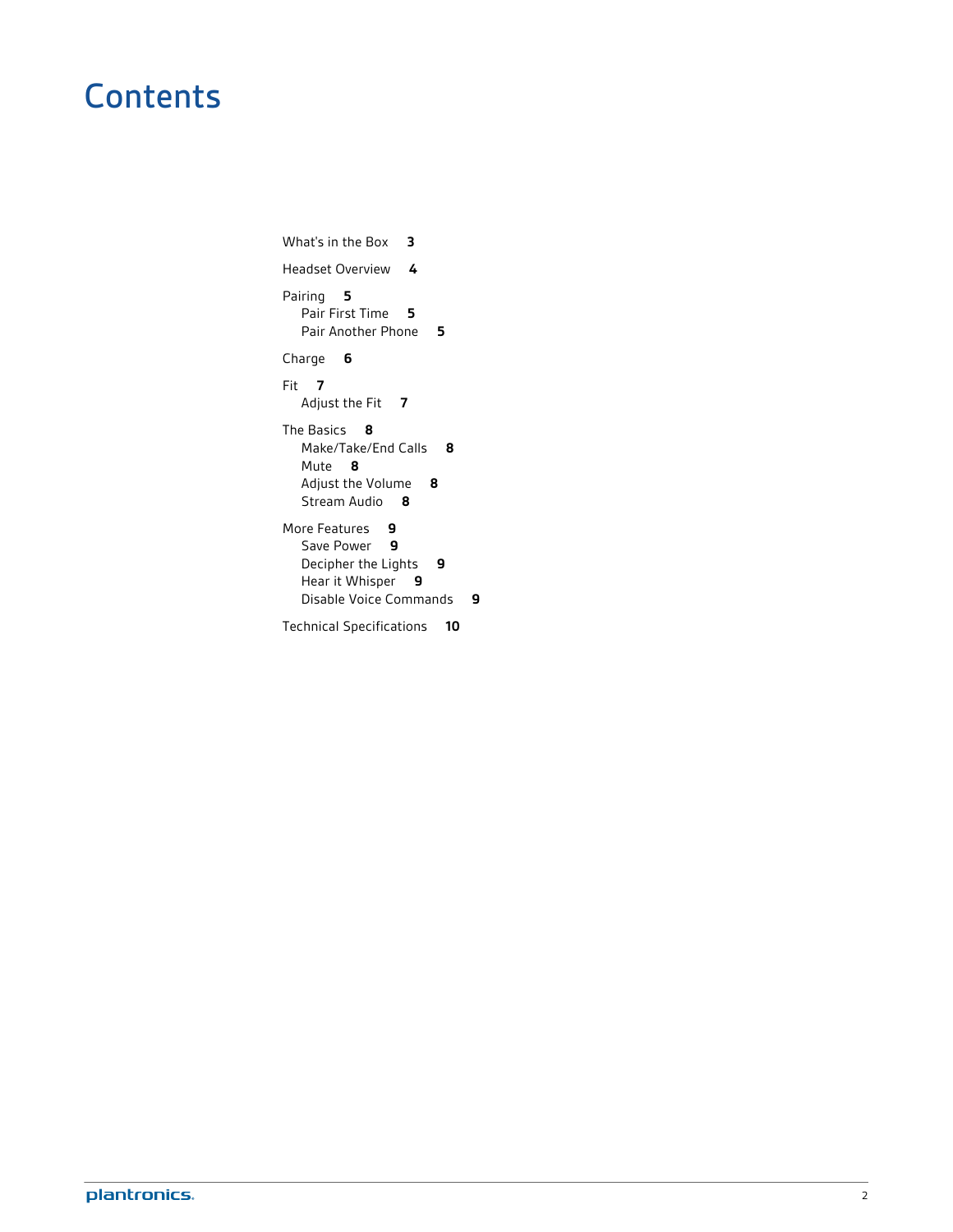### <span id="page-2-0"></span>What's in the Box







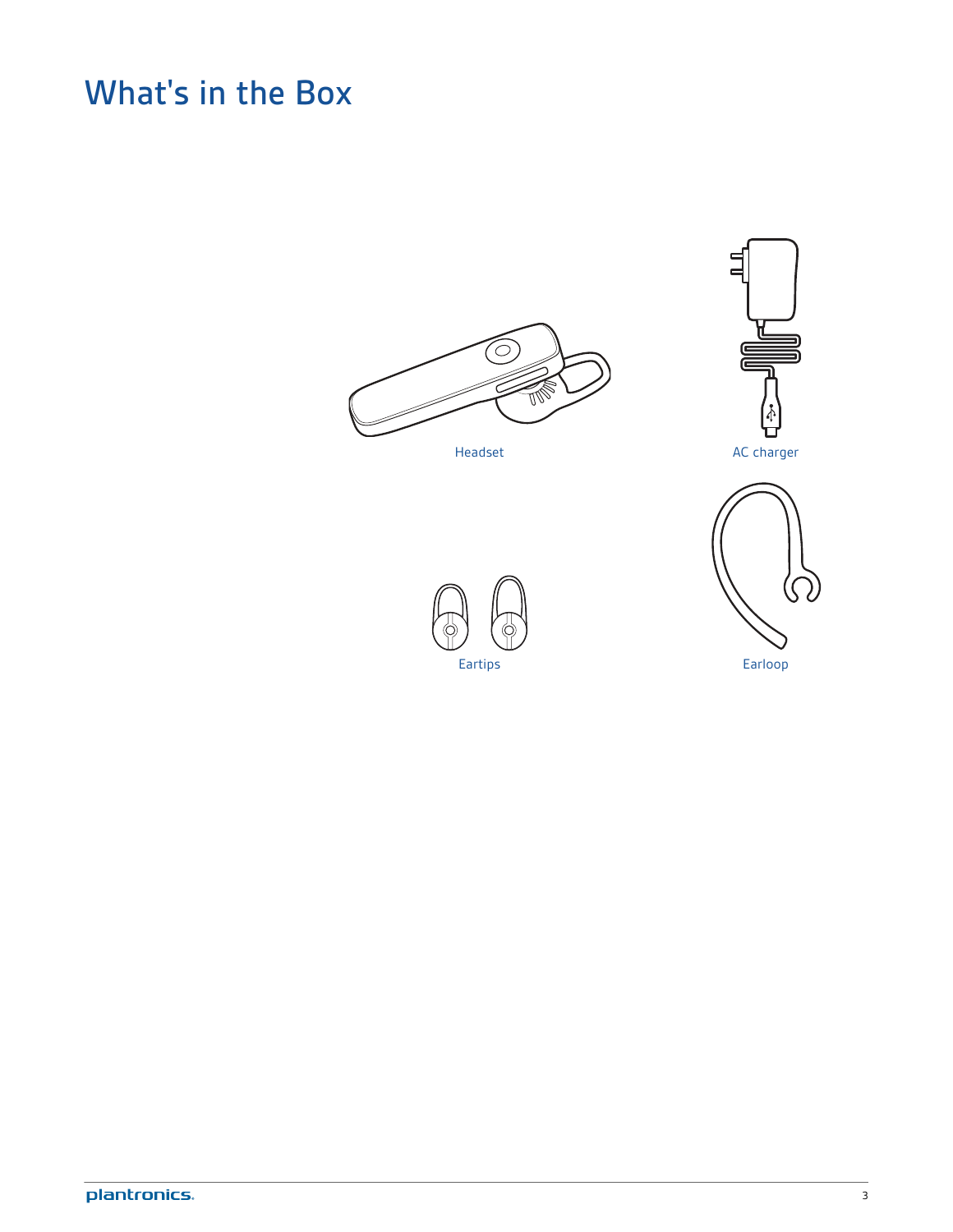### <span id="page-3-0"></span>Headset Overview



| $\langle \cdot   \cdot \rangle$ | Power button                  |
|---------------------------------|-------------------------------|
| $\mathbb{Q}$                    | Call button                   |
| 囱                               | Charge port                   |
| $\frac{1}{2}o(-$                | Headset LED (indicator light) |
| $ i\rangle/\frac{16}{2}$        | Volume/Mute button            |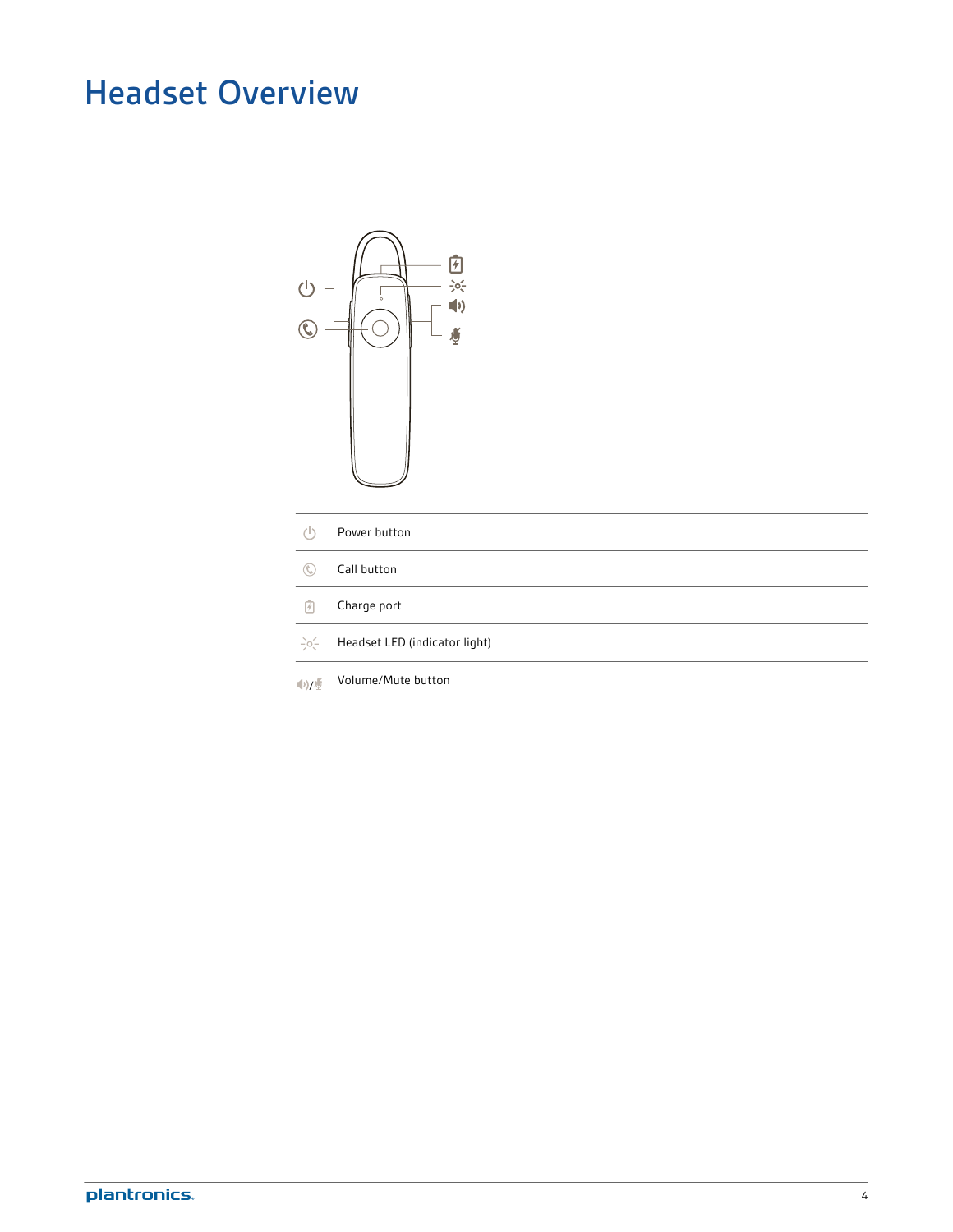### <span id="page-4-0"></span>Pairing

#### **Pair First Time**

The first time you power on your headset, it begins the pairing process.

**1** Put the headset on and turn it on.



- **iPhone and Android™ Smartphones** Follow the voice-guided pairing instructions.
- **Other phones** Use your phone's menu to:
- **2** While the headset LEDs are flashing red and white, activate Bluetooth® on your phone and set it to search for new devices.
- **3** Select "PLT\_M165."
- **4** If your phone asks, enter four zeros (0000) for the passcode or accept the connection. The indicator light  $\dot{\vec{c}}$  stops flashing red and white once successfully paired.

#### **Pair Another Phone**

Multipoint technology lets you pair a second phone and answer calls from either phone.

- **1** Power on your headset.
- <sup>2</sup> Press and hold the Call button  $\mathbb Q$  until the indicator light  $\dot{\mathbb Z}^{\zeta}$  flashes red and white or you hear "pairing."
- <sup>3</sup> While the indicator light  $\dot{P}$ <sup> $\zeta$ </sup> flashes red and white, activate Bluetooth on your phone and set it to search for new devices.
- **4** Select "PLT\_M165."
- **5** If your phone asks, enter four zeros (0000) for the passcode or accept the connection. The indicator light  $\dot{z}$  stops flashing red and white once successfully paired.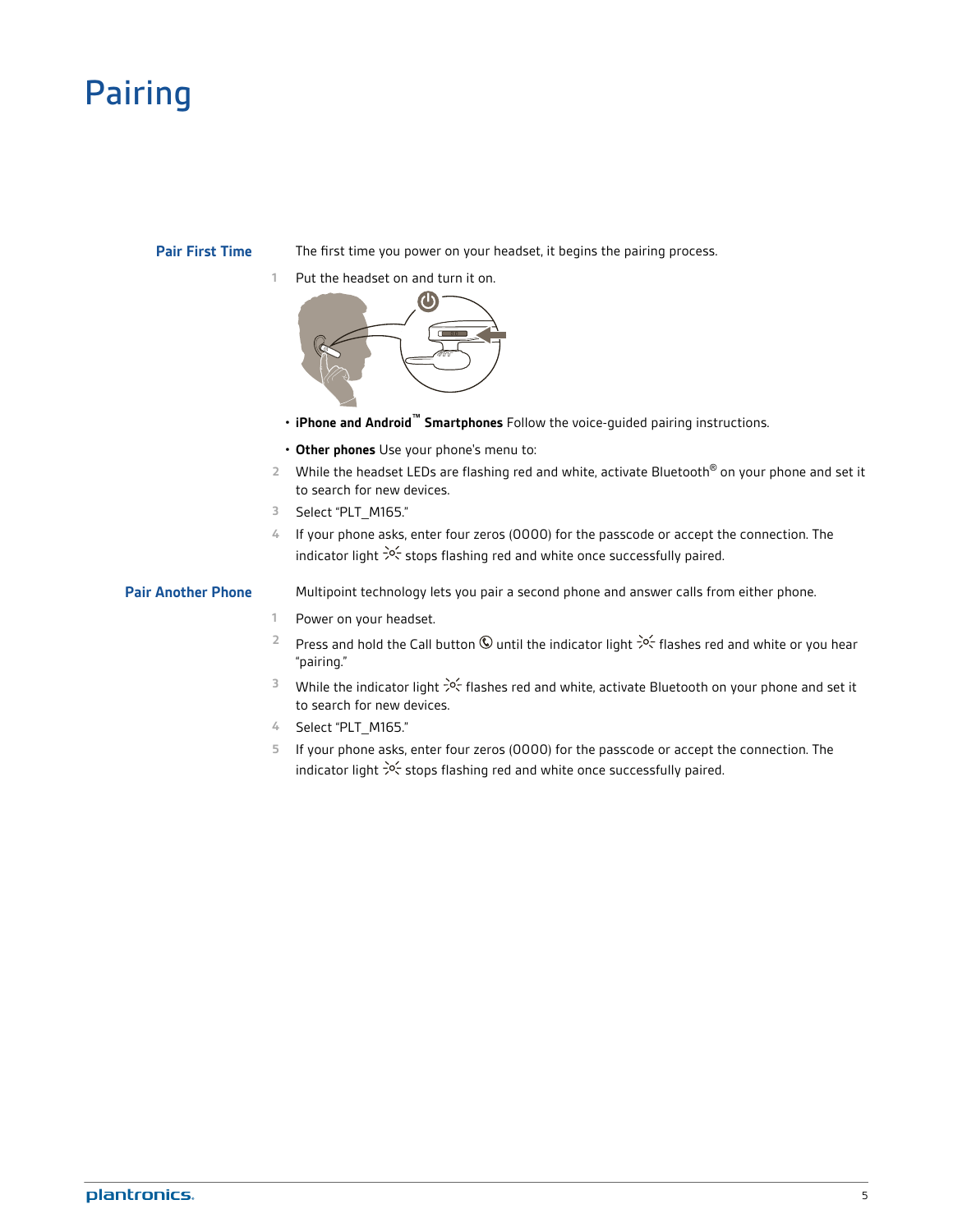### <span id="page-5-0"></span>Charge

Your new headset has enough power to pair and make a few calls. It takes two hours to fully charge the headset; the indicator light turns off once charging is complete.

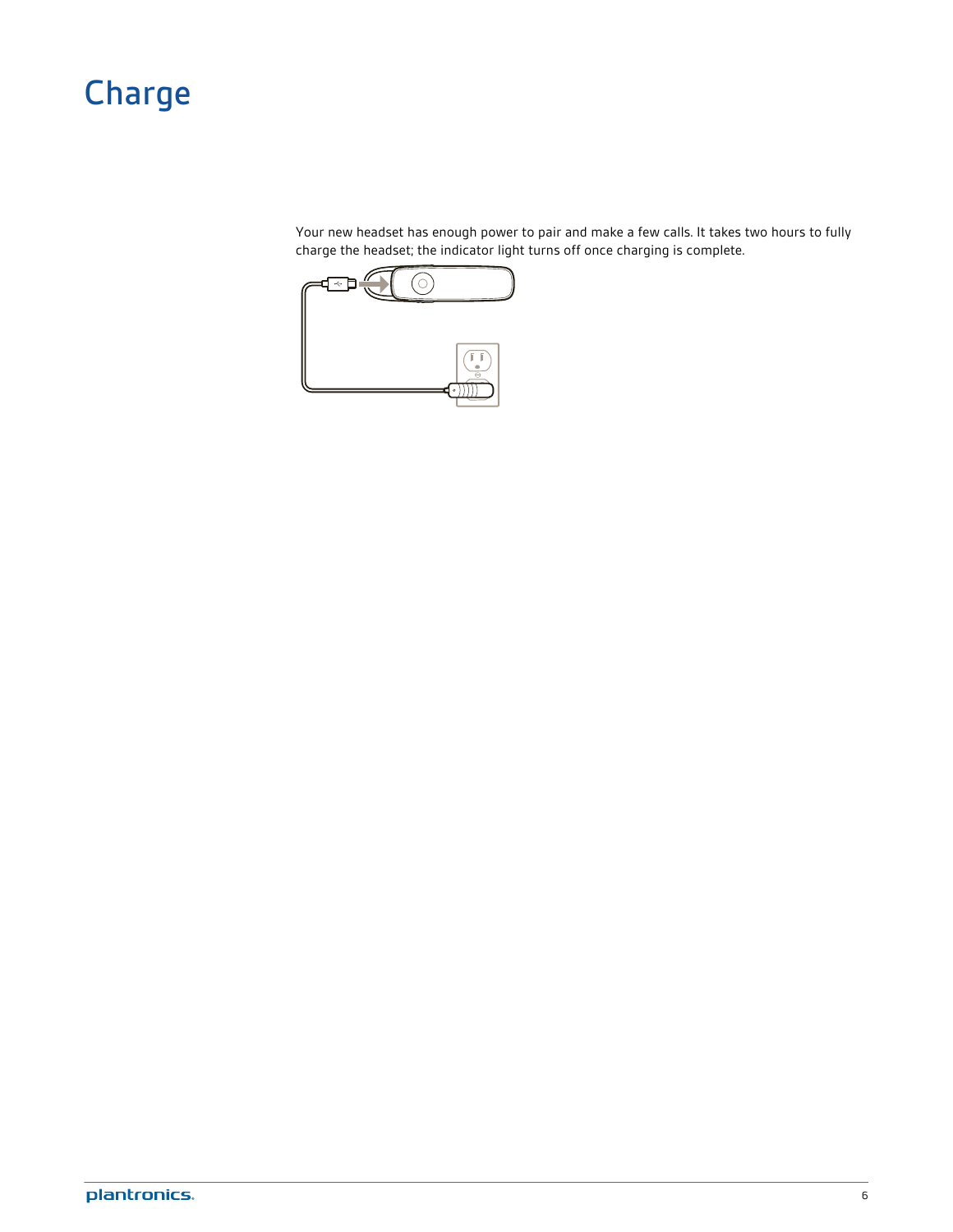#### <span id="page-6-0"></span>**Adjust the Fit**

- The universal-fit eartip has a thin loop that bends to gently tuck into the contours of either ear.
- **1** Rotate the eartip on the headset or add the optional clip-on earloop to adjust the fit.



**2** Replace the gel eartip with one of the two alternate sizes, if it feels loose or tight in your ear.

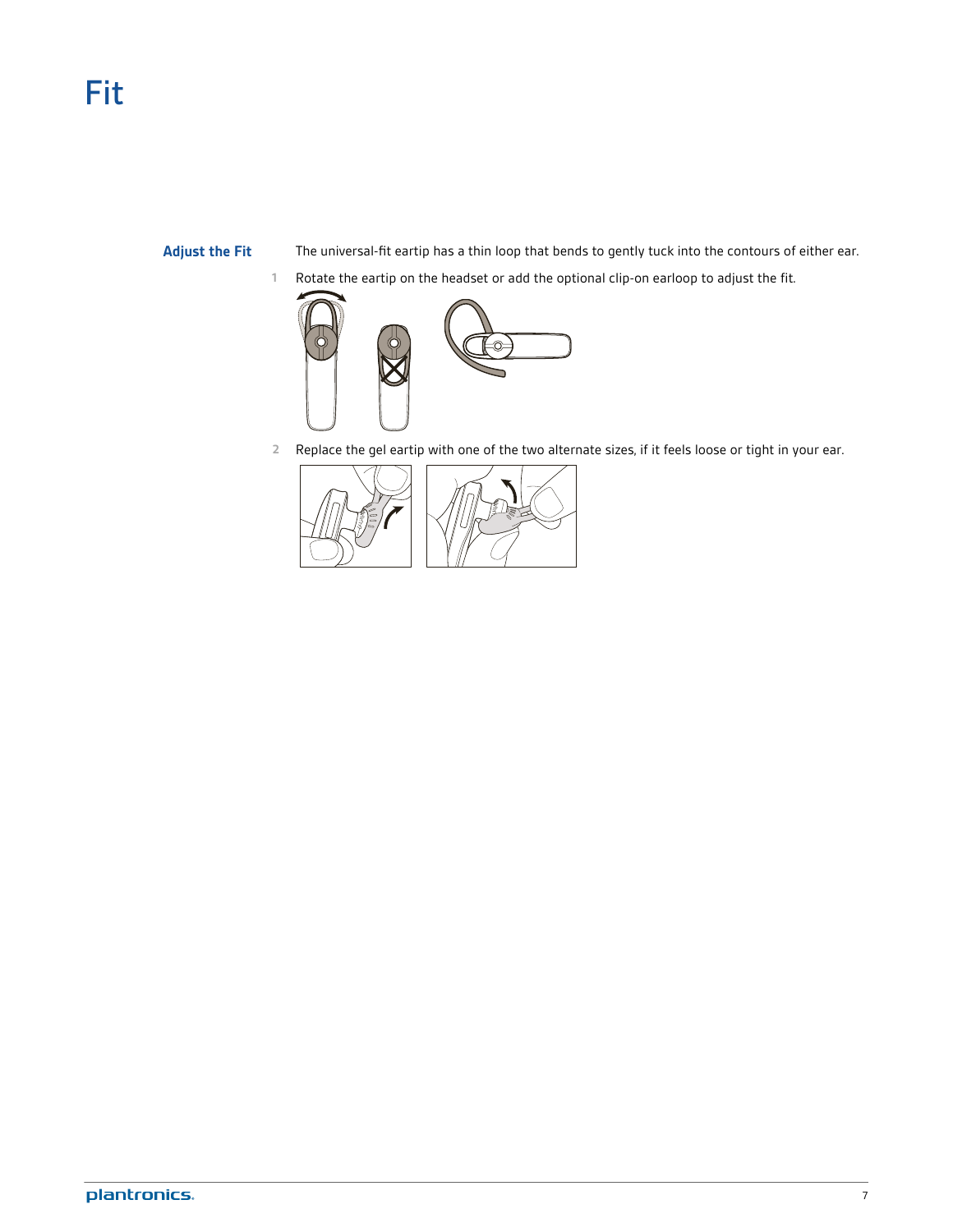### <span id="page-7-0"></span>The Basics



#### **Make/Take/End Calls**

#### Answer a call

Choose:

- Say "answer" after call is announced, or
- Tap the Call button  $\mathbb{O}$

#### Answer a second call

First, tap the Call button  $\mathbb Q$  to end current call, then tap the Call button  $\mathbb Q$  again to answer new call.

#### End a call Tap the Call button  $\mathbb Q$  to end current call.

#### Reject a call

Choose:

- Say "ignore" after call is announced, or
- Press Call button  $\mathbb G$  for 2 seconds

#### Call back last call

To dial your last number you dialed, double-tap the Call button  $\mathbb{Q}$ .

#### Voice dial (phone feature)

Press the Call button  $\mathbb Q$  for 2 seconds, wait for phone prompt and then tell the phone to dial the name of a stored contact.

You can mute the microphone during a conversation. **Mute**

> During a call, tap the Volume/Mute (1)/ $\rlap{\hspace{0.1em}\rlap{\hspace{0.1em}\rlap{\hspace{0.1em}\rlap{\hspace{0.1em}\rlap{\hspace{0.1em}\rlap{\hspace{0.1em}\rlap{\hspace{0.1em}\rlap{\hspace{0.1em}\rlap{\hspace{0.1em}\rlap{\hspace{0.1em}\rlap{\hspace{0.1em}\rlap{\hspace{0.1em}\rlap{\hspace{0.1em}\rlap{\hspace{0.1em}\rlap{\hspace{0.1em}\rlap{\hspace{0.1em}\rlap{\hs$ microphone is muted, an alert repeats every 15 minutes.

Tap the Volume/Mute <sup>(1</sup>)/<sup> $#$ </sup> button to cycle through preset levels. **Adjust the Volume**

Streaming audio is controlled using your phone, but when a call rings, the audio automatically pauses to allow you to answer or ignore the call. Once the call is ignored or ends, the streaming audio is resumed. **Stream Audio**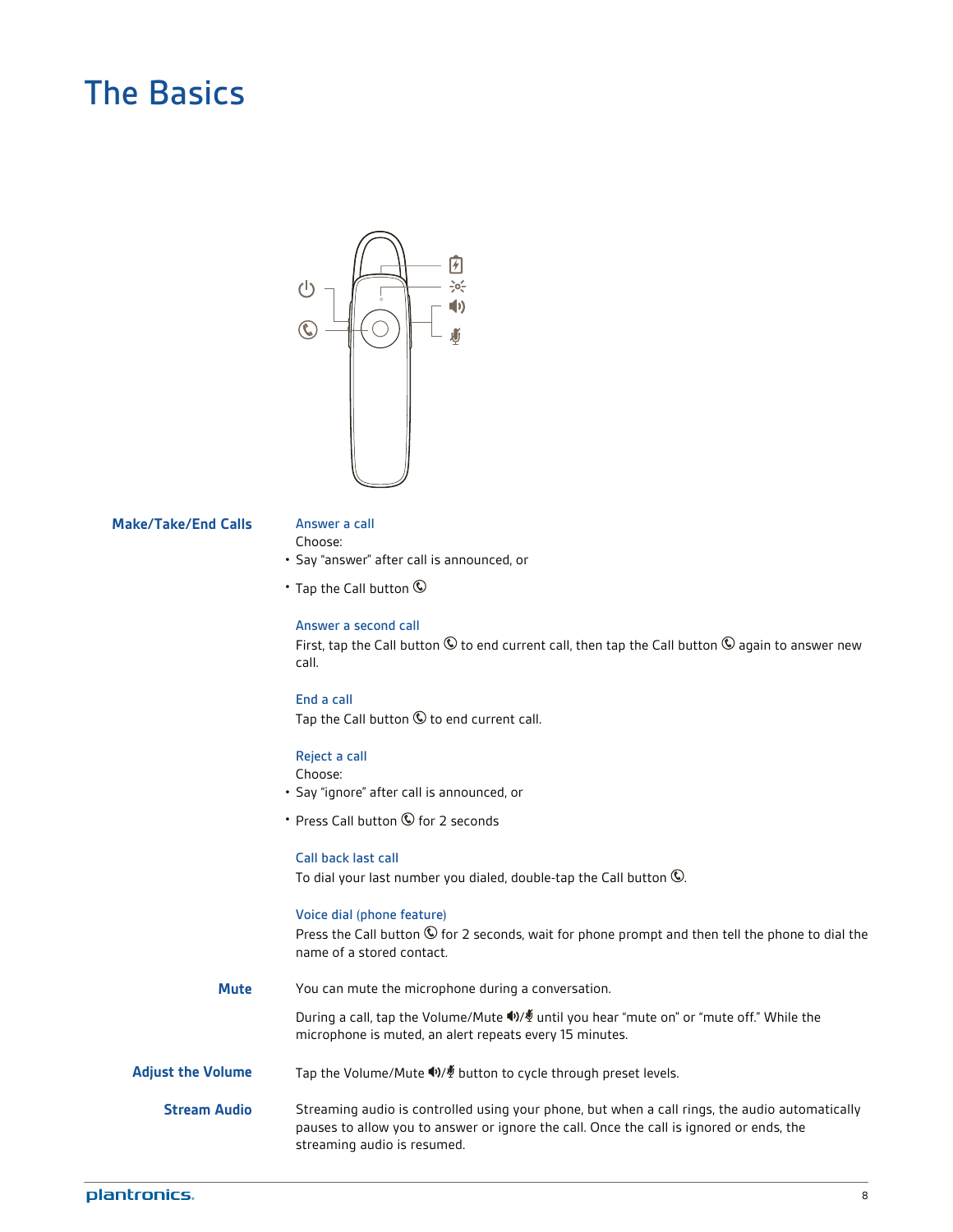### <span id="page-8-0"></span>More Features

| <b>Save Power</b>             | If you leave your headset powered on but out of range of your paired phone for more than 90<br>minutes, your headset will conserve its battery power by entering into a DeepSleep™ mode.                                    |
|-------------------------------|-----------------------------------------------------------------------------------------------------------------------------------------------------------------------------------------------------------------------------|
|                               | Once back in range with your phone, tap the Call button $\mathbb Q$ to exit DeepSleep mode. If your<br>phone is also ringing, tap the Call button $\mathbb Q$ again to answer your call.                                    |
| <b>Decipher the Lights</b>    | Your headset has an indicator light $\frac{1}{2}$ that flashes in response to a change in status or after a<br>button press.                                                                                                |
|                               | Some examples of what you will see are:<br>· Solid red until charging complete and then off                                                                                                                                 |
|                               | • Flashing red and white during pairing                                                                                                                                                                                     |
|                               | . Triple red flash when less than 10 minutes of talk time                                                                                                                                                                   |
|                               | • Triple white flash at incoming call                                                                                                                                                                                       |
| <b>Hear it Whisper</b>        | Your headset tells you about status changes in English. For example:                                                                                                                                                        |
|                               | "Power on"                                                                                                                                                                                                                  |
|                               | "Pairing successful"                                                                                                                                                                                                        |
|                               | "Talk time (x) hours"                                                                                                                                                                                                       |
|                               | "Mute on"                                                                                                                                                                                                                   |
|                               | "Lost connection"                                                                                                                                                                                                           |
|                               | "Recharge headset"                                                                                                                                                                                                          |
| <b>Disable Voice Commands</b> | This headset only speaks and understands English. If you prefer to use the Call button to answer<br>or reject calls, you can disable the voice commands "answer" or "ignore."                                               |
|                               | With the headset powered on, simultaneously press the Call $\mathbb Q$ and Volume $\spadesuit\spadesuit$ buttons until you<br>see the indicator light flash white two times. Repeat these steps to reactivate the commands. |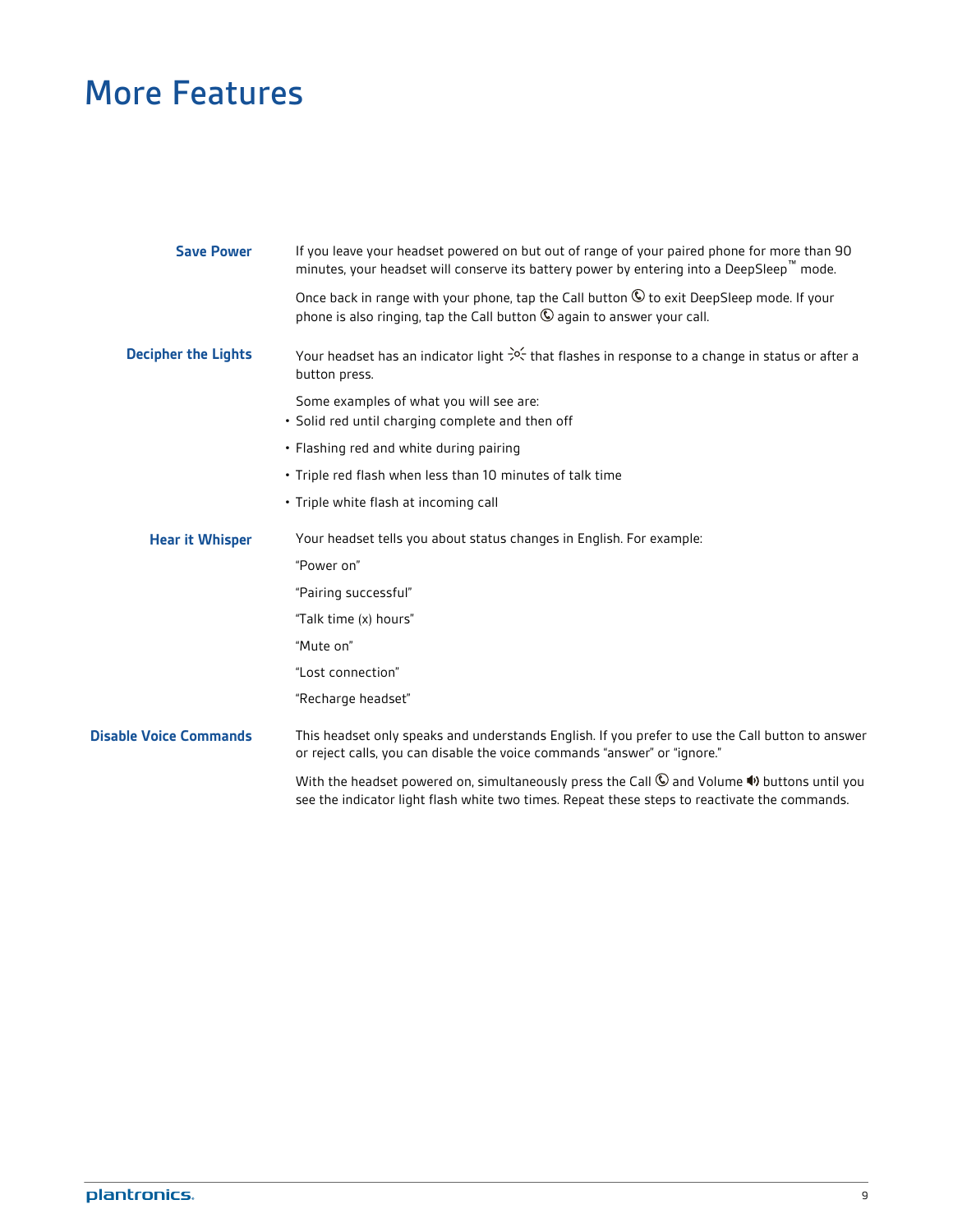## <span id="page-9-0"></span>Technical Specifications

| <b>Talk time</b>                  | Up to 7 hours*                                                                                                            |  |
|-----------------------------------|---------------------------------------------------------------------------------------------------------------------------|--|
| <b>Standby time</b>               | Up to 11 days*                                                                                                            |  |
| <b>Headset weight</b>             | 7 grams                                                                                                                   |  |
| DeepSleep technology              | • Activates when paired headset is out of range for over<br>90 minutes<br>• Provides up to 180 days* of battery readiness |  |
| <b>Multipoint technology</b>      | Use one headset to answer calls from either of two<br>paired Bluetooth phones                                             |  |
| <b>Charge connector</b>           | Micro USB charging                                                                                                        |  |
| <b>Battery type</b>               | Rechargeable, non-replaceable lithium-ion polymer                                                                         |  |
| Charge time (maximum)             | 90 minutes for full charge                                                                                                |  |
| Headset battery meter             | On-screen for iPhone, enabled by Find MyHeadset"                                                                          |  |
| <b>Bluetooth version</b>          | v3.0                                                                                                                      |  |
| <b>Bluetooth profiles</b>         | Advanced Audio Distribution Profile (A2DP), Wideband<br>Hands Free (HFP) Profile 1.6 and Headset (HSP) Profile<br>1.2     |  |
| Operating and storage temperature | $32^{\circ}F - 104^{\circ}F$ (0 - 40°C)                                                                                   |  |

**NOTE** *\* Performance is dependent upon battery and may vary by device.*